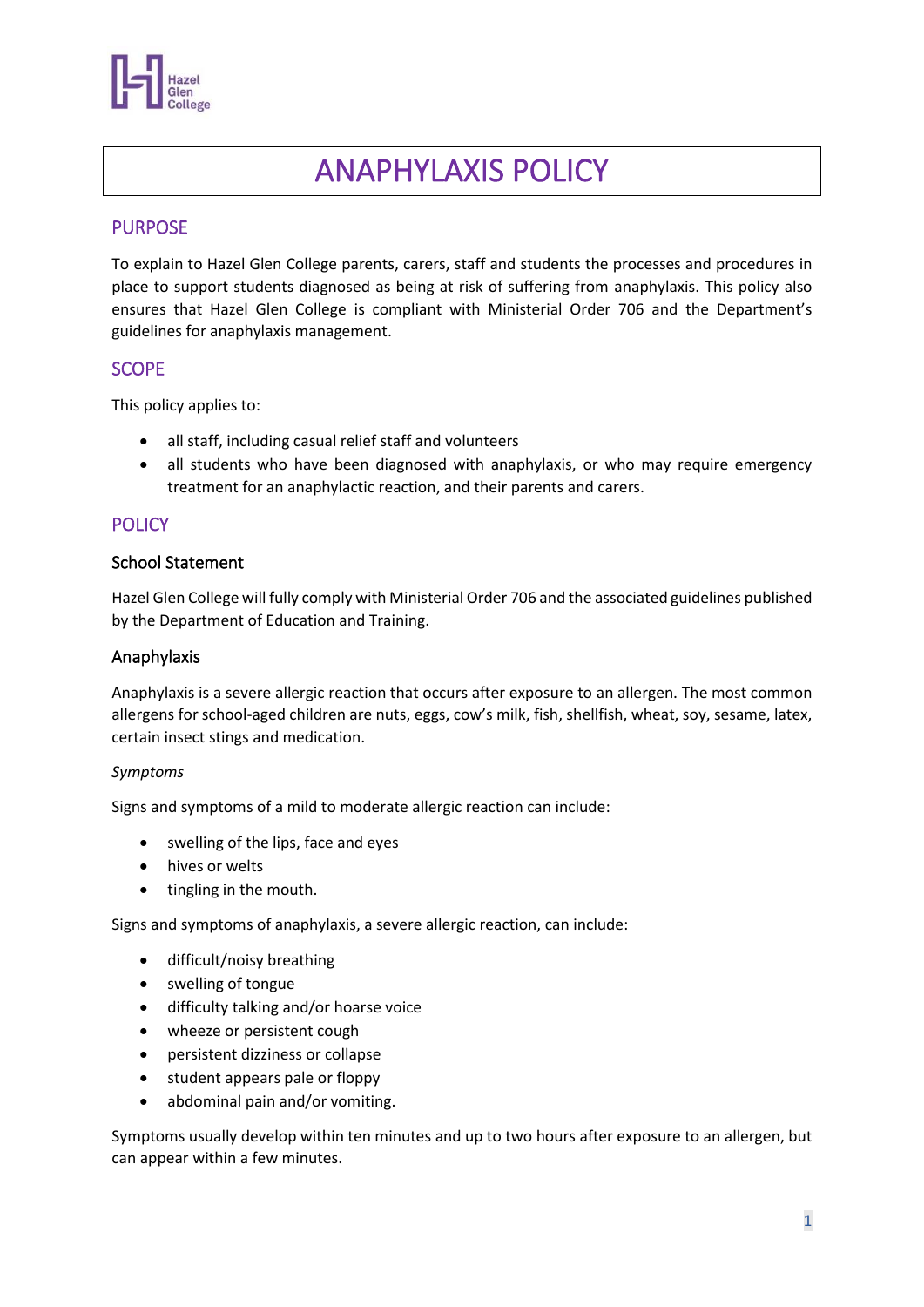## *Treatment*

Adrenaline given as an injection into the muscle of the outer mid-thigh is the first aid treatment for anaphylaxis.

Individuals diagnosed as being at risk of anaphylaxis are prescribed an adrenaline autoinjector for use in an emergency. These adrenaline autoinjectors are designed so that anyone can use them in an emergency.

## Individual Anaphylaxis Management Plans

All students at Hazel Glen College who are diagnosed by a medical practitioner as being at risk of suffering from an anaphylactic reaction must have an Individual Anaphylaxis Management Plan. When notified of an anaphylaxis diagnosis, the Principal of Hazel Glen College is responsible for developing a plan in consultation with the student's parents/carers.

Where necessary, an Individual Anaphylaxis Management Plan will be in place as soon as practicable after a student enrols at Hazel Glen College and where possible, before the student's first day.

Parents and carers must:

- obtain an ASCIA Action Plan for Anaphylaxis from the student's medical practitioner and provide a copy to the school as soon as practicable
- immediately inform the school in writing if there is a relevant change in the student's medical condition and obtain an updated ASCIA Action Plan for Anaphylaxis
- provide an up-to-date photo of the student for the ASCIA Action Plan for Anaphylaxis when that Plan is provided to the school and each time it is reviewed
- provide the school with a current adrenaline autoinjector for the student that has not expired;
- participate in annual reviews of the student's Plan.

Each student's Individual Anaphylaxis Management Plan must include:

- information about the student's medical condition that relates to allergies and the potential for anaphylactic reaction, including the type of allergies the student has
- information about the signs or symptoms the student might exhibit in the event of an allergic reaction based on a written diagnosis from a medical practitioner
- strategies to minimise the risk of exposure to known allergens while the student is under the care or supervision of school staff, including in the school yard, at camps and excursions, or at special events conducted, organised or attended by the school
- the name of the person(s) responsible for implementing the risk minimisation strategies, which have been identified in the Plan
- information about where the student's medication will be stored
- the student's emergency contact details
- an up-to-date ASCIA Action Plan for Anaphylaxis completed by the student's medical practitioner.

#### *Review and updates to Individual Anaphylaxis Management Plans*

A student's Individual Anaphylaxis Management Plan will be reviewed and updated on an annual basis in consultation with the student's parents/carers. The plan will also be reviewed and, where necessary, updated in the following circumstances:

- as soon as practicable after the student has an anaphylactic reaction at school
- if the student's medical condition, insofar as it relates to allergy and the potential for anaphylactic reaction, changes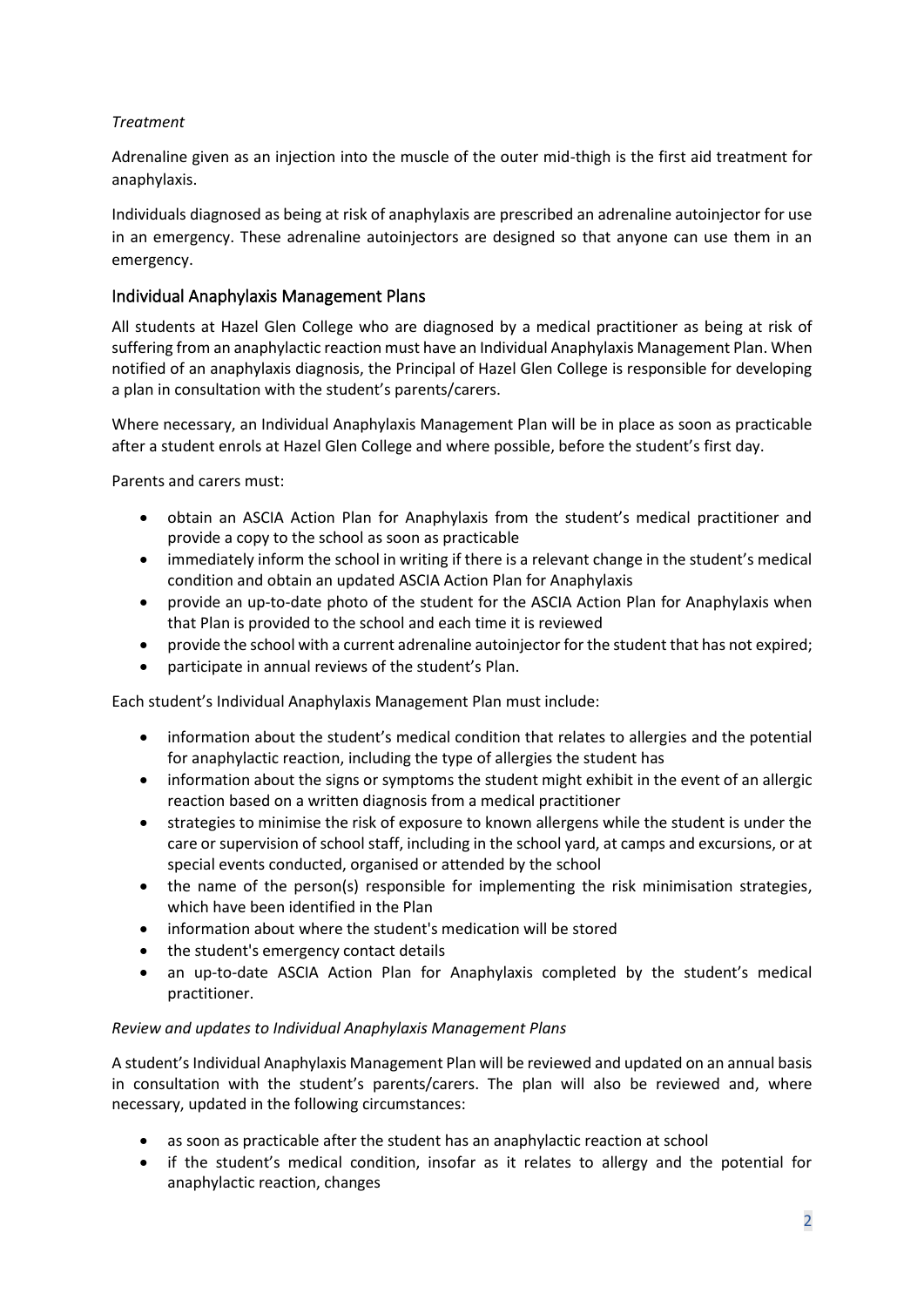• when the student is participating in an off-site activity, including camps and excursions, or at special events including fetes and concerts.

Our school may also consider updating a student's Individual Anaphylaxis Management Plan if there is an identified and significant increase in the student's potential risk of exposure to allergens at school.

#### Location of plans and adrenaline autoinjectors

A copy of each student's Individual Anaphylaxis Management Plan will be stored with their ASCIA Action Plan for Anaphylaxis at sick bay. Whilst some students keep their adrenaline autoinjector on their person, medication for those that do not will be stored and labelled with their name at sick bay, together with adrenaline autoinjectors for general use.

#### Risk Minimisation Strategies

To reduce the risk of a student suffering from an anaphylactic reaction at Hazel Glen College, we have put in place the following strategies:

- staff and students are regularly reminded to wash their hands after eating;
- students are discouraged from sharing food
- garbage bins at school are to remain covered with lids to reduce the risk of attracting insects
- gloves must be worn when picking up papers or rubbish in the playground;
- school canteen staff are trained in appropriate food handling to reduce the risk of cross-contamination
- year groups will be informed of allergens that must be avoided in advance of class parties, events or birthdays
- a general use adrenaline autoinjector will be stored at the office
- Planning for off-site activities will include risk minimisation strategies for students at risk of anaphylaxis including supervision requirements, appropriate number of trained staff, emergency response procedures and other risk controls appropriate to the activity and students attending.

## Adrenaline autoinjectors for general use

Hazel Glen College will maintain a supply of adrenaline autoinjectors for general use, as a back-up to those provided by parents and carers for specific students, and also for students who may suffer from a first time reaction at school.

Adrenaline autoinjectors for general use will be stored at sick bay and labelled "general use".

The Principal is responsible for arranging the purchase of adrenaline autoinjectors for general use, and will consider:

- the number of students enrolled at Hazel Glen College at risk of anaphylaxis
- the accessibility of adrenaline autoinjectors supplied by parents
- the availability of a sufficient supply of autoinjectors for general use in different locations at the school, as well as at camps, excursions and events
- the limited life span of adrenaline autoinjectors, and the need for general use adrenaline autoinjectors to be replaced when used or prior to expiry
- the weight of the students at risk of anaphylaxis to determine the correct dosage of adrenaline autoinjector/s to purchase.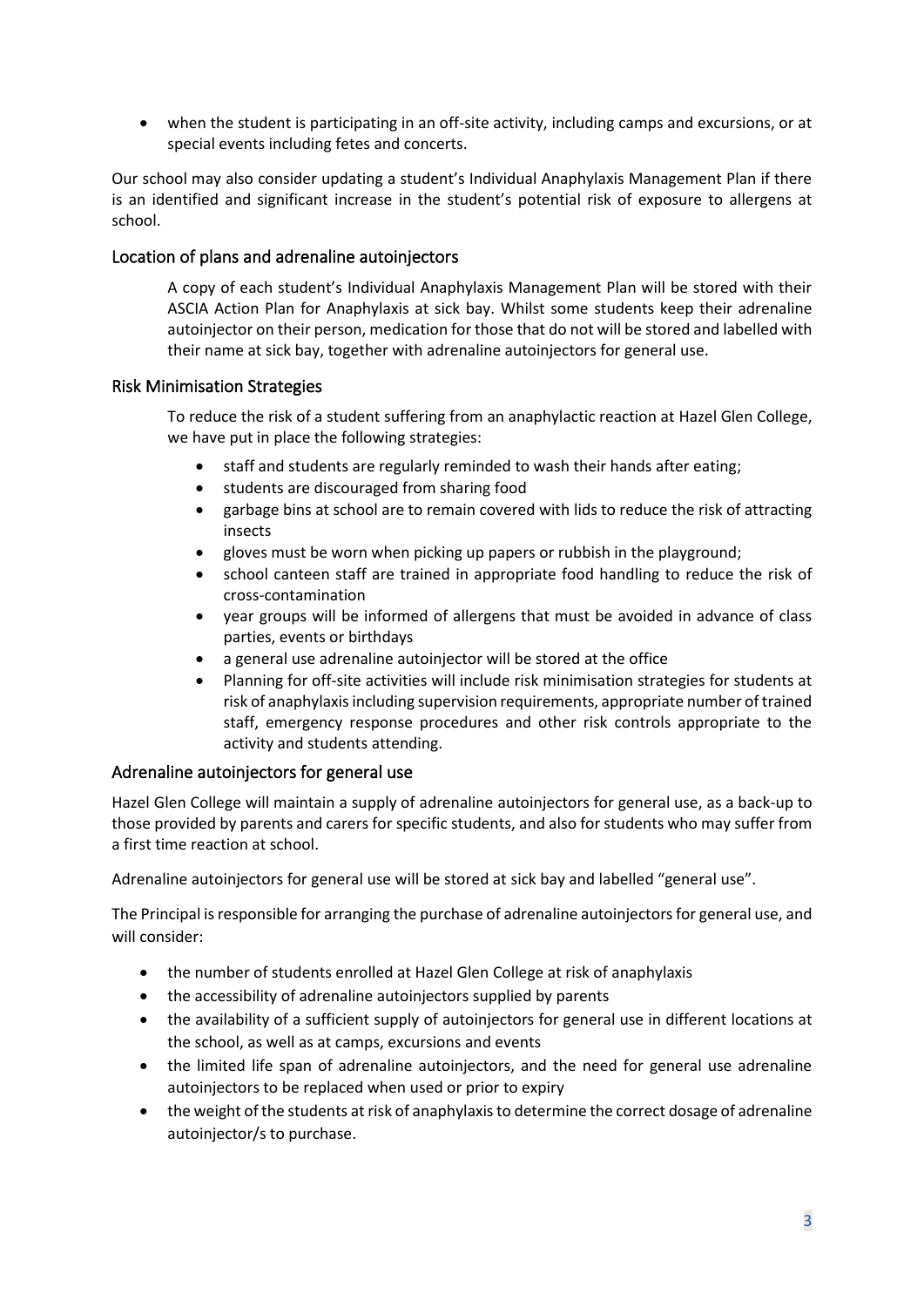# Emergency Response

In the event of an anaphylactic reaction, the emergency response procedures in this policy must be followed, together with the school's general first aid procedures, emergency response procedures and the student's Individual Anaphylaxis Management Plan.

A complete and up-to-date list of students identified as being at risk of anaphylaxis is maintained by Junior School First Aid and College First Aid and stored at sick bay. For camps, excursions and special events, a designated staff member will be responsible for maintaining a list of students at risk of anaphylaxis attending the special event, together with their Individual Anaphylaxis Management Plans and adrenaline autoinjectors, where appropriate.

If a student experiences an anaphylactic reaction at school or during a school activity, school staff must:

| <b>Step</b> | <b>Action</b>                                                                                  |
|-------------|------------------------------------------------------------------------------------------------|
| 1.          | Lay the person flat<br>$\bullet$                                                               |
|             | Do not allow them to stand or walk<br>$\bullet$                                                |
|             | If breathing is difficult, allow them to sit<br>$\bullet$                                      |
|             | Be calm and reassuring<br>$\bullet$                                                            |
|             | Do not leave them alone<br>$\bullet$                                                           |
|             | Seek assistance from another staff member or reliable student to locate the                    |
|             | student's adrenaline autoinjector or the school's general use autoinjector, and                |
|             | the student's Individual Anaphylaxis Management Plan, stored at sick bay                       |
|             | If the student's plan is not immediately available, or they appear to be<br>$\bullet$          |
|             | experiencing a first time reaction, follow steps 2 to 5                                        |
| 2.          | Administer an EpiPen or EpiPen Jr                                                              |
|             | Remove from plastic container                                                                  |
|             | Form a fist around the EpiPen and pull off the blue safety release (cap)<br>$\bullet$          |
|             | Place orange end against the student's outer mid-thigh (with or without<br>$\bullet$           |
|             | clothing)                                                                                      |
|             | Push down hard until a click is heard or felt and hold in place for 3 seconds<br>$\bullet$     |
|             | Remove EpiPen<br>$\bullet$                                                                     |
|             | Note the time the EpiPen is administered<br>$\bullet$                                          |
|             | Retain the used EpiPen to be handed to ambulance paramedics along with the<br>$\bullet$        |
|             | time of administration                                                                         |
|             | <b>OR</b>                                                                                      |
|             |                                                                                                |
|             | Administer an Anapen® 500, Anapen® 300, or Anapen® Jr.                                         |
|             | Pull off the black needle shield<br>$\bullet$                                                  |
|             | Pull off grey safety cap (from the red button)<br>٠                                            |
|             | Place needle end firmly against the student's outer mid-thigh at 90 degrees (with<br>$\bullet$ |
|             | or without clothing)                                                                           |
|             | Press red button so it clicks and hold for 10 seconds<br>٠                                     |
|             | Remove Anapen®<br>$\bullet$                                                                    |
|             | Note the time the Anapen is administered<br>$\bullet$                                          |
|             | Retain the used Anapen to be handed to ambulance paramedics along with the                     |
|             | time of administration                                                                         |
| 3.          | Call an ambulance (000)                                                                        |
| 4.          | If there is no improvement or severe symptoms progress (as described in the ASCIA              |
|             | Action Plan for Anaphylaxis), further adrenaline doses may be administered every five          |
|             | minutes, if other adrenaline autoinjectors are available.                                      |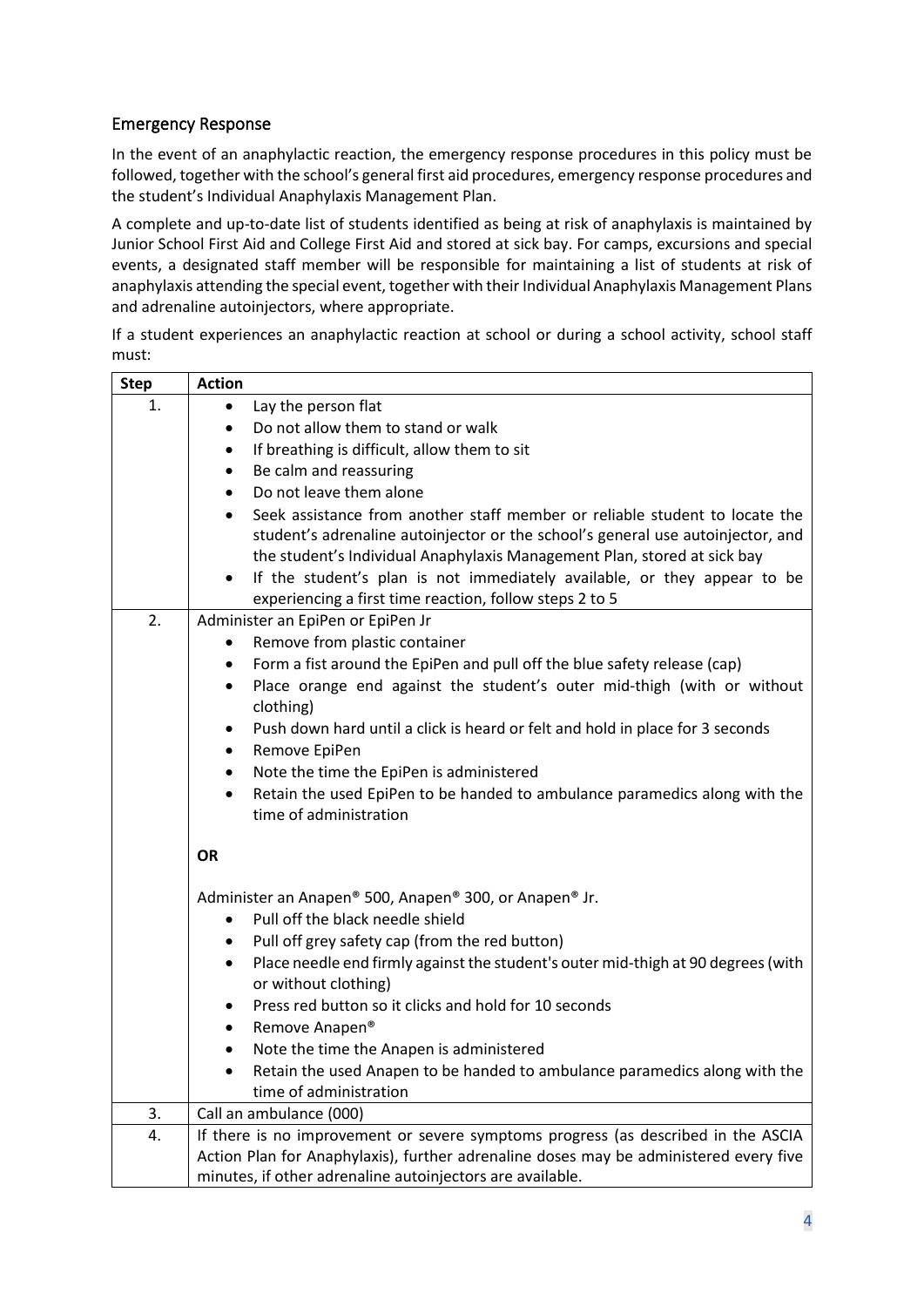|  | Contact the student's emergency contacts. |
|--|-------------------------------------------|
|--|-------------------------------------------|

If a student appears to be having a severe allergic reaction but has not been previously diagnosed with an allergy or being at risk of anaphylaxis, school staff should follow steps 2 – 5 as above.

Schools can use either the EpiPen® **and Anapen® on any student** suspected to be experiencing an anaphylactic reaction, regardless of the device prescribed in their ASCIA Action Plan.

Where possible, schools should consider using the correct dose of adrenaline autoinjector depending on the weight of the student. However, in an emergency if there is no other option available, any device should be administered to the student.

## Communication Plan

This policy will be available on Hazel Glen College's website so that parents and other members of the school community can easily access information about Hazel Glen College's anaphylaxis management procedures. The parents and carers of students who are enrolled at Hazel Glen College and are identified as being at risk of anaphylaxis will also be provided with a copy of this policy.

The Principal is responsible for ensuring that all relevant staff, including casual relief staff, canteen staff and volunteers are aware of this policy and Hazel Glen College's procedures for anaphylaxis management. Casual relief staff and volunteers who are responsible for the care and/or supervision of students who are identified as being at risk of anaphylaxis will also receive a verbal briefing on this policy, their role in responding to an anaphylactic reaction and where required, the identity of students at risk.

The Principal is also responsible for ensuring relevant staff are trained and briefed in anaphylaxis management, consistent with the Department's [Anaphylaxis Guidelines.](https://www2.education.vic.gov.au/pal/anaphylaxis/guidance)

#### Staff training

The Principal will ensure that the following school staff are appropriately trained in anaphylaxis management:

- School staff who conduct classes attended by students who are at risk of anaphylaxis
- School staff who conduct specialist classes, all canteen staff, admin staff, first aiders and any other member of school staff as required by the Principal based on a risk assessment.

Staff who are required to undertake training must have completed:

- an approved face-to-face anaphylaxis management training course in the last three years, or
- an approved online anaphylaxis management training course in the last two years.

Hazel Glen College uses the following training course ASCIA eTraining course (with 22579VIC, or 22578VIC or 10710 NAT).

Staff are also required to attend a briefing on anaphylaxis management and this policy at least twice per year (with the first briefing to be held at the beginning of the school year), facilitated by a staff member who has successfully completed an anaphylaxis management course within the last 2 years including School First Aid Administrator. Each briefing will address:

- this policy
- the causes, symptoms and treatment of anaphylaxis